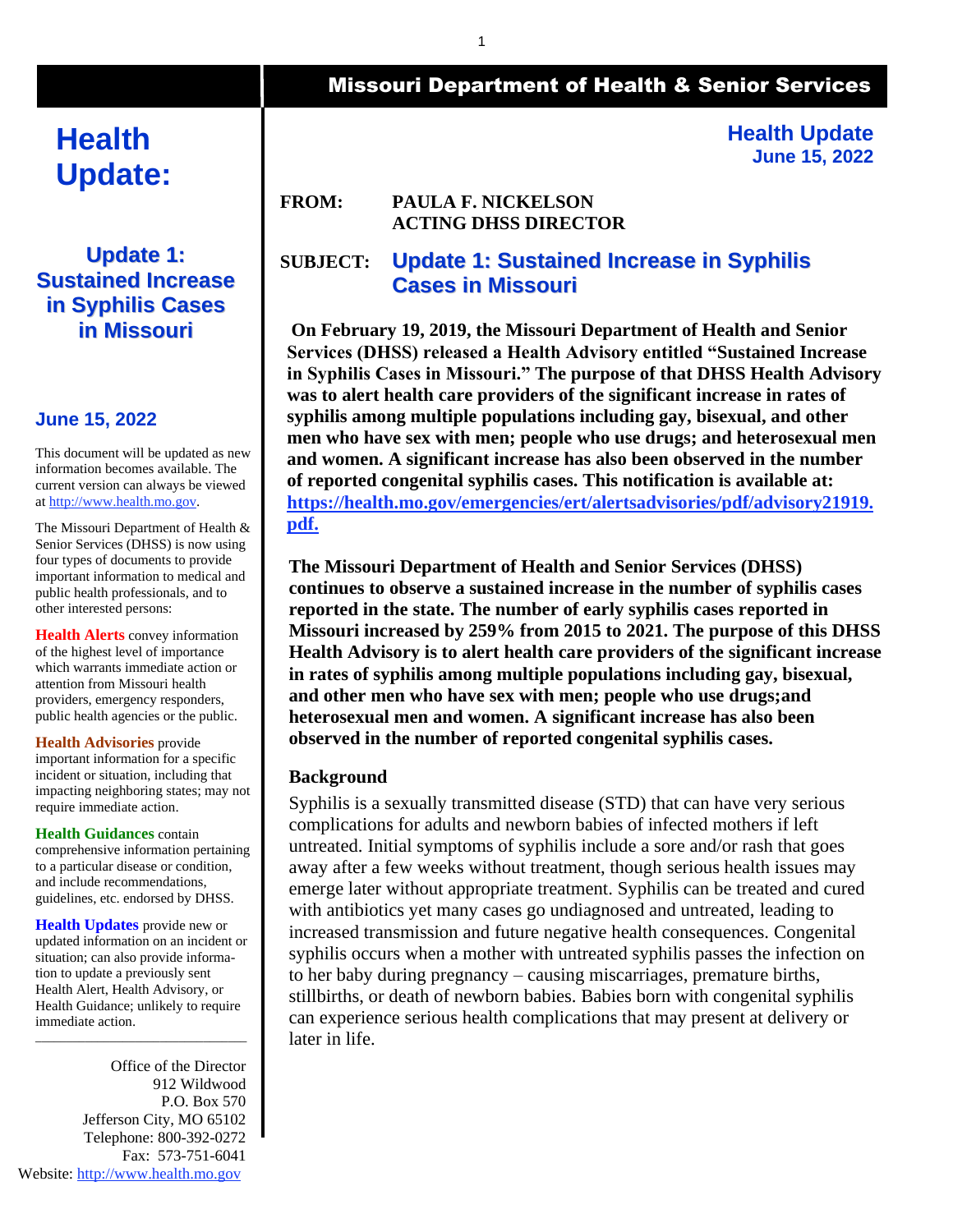The graph below shows the trend in Missouri syphilis cases over the last seven years, with 2020 likely underestimating the disease burden due to decreased testing that occurred during the COVID-19 pandemic.



*Source: Missouri Department of Health and Senior Services, Office of Epidemiology, Missouri Health Surveillance Information System (WebSurv). Based on data as of May 24, 2022.*

Missouri's increase in syphilis cases was initially observed among gay, bisexual, and other men who have sex with men, though other groups, including heterosexual women, have also experienced an increase in cases recently. While the initial increase in cases occurred primarily in the Kansas City and St. Louis metropolitan areas, other areas including smaller metropolitan areas and rural counties throughout Missouri are also experiencing a steep increase in cases, particularly among heterosexual women and people who use drugs and their partners. Missouri has also experienced an increase in ocular syphilis, which can cause blurry vision and/or blindness. Syphilis can cause ocular and neurological issues at any stage of infection.

The increasing rates of STDs in Missouri, including syphilis and congenital syphilis, mirror nationwide trends seen in recent years. Ongoing public health efforts to reverse current trends will require a renewed commitment from, and continued partnership with, healthcare providers.

#### **Recommendations**

- Providers should assess the sexual health of all patients and discuss STD risks for the patient and partners of the patient.
- Providers should routinely test for syphilis in individuals who have signs or symptoms suggestive of infection. Individuals exposed to syphilis within the past 90 days should receive testing and preventive treatment, even if testing is initially negative.
- Sexually active gay, bisexual, and other men who have sex with men should be tested for syphilis annually or more frequently depending on risk.
- All pregnant women in Missouri should be tested at the first prenatal visit, in the third trimester (28 weeks), and at delivery regardless of perceived risk. Bicillin LA is the only CDC-recommended treatment for pregnant women, including those who are allergic to penicillin. Pregnant women who are allergic to penicillin should be desensitized and treated with Bicillin LA.